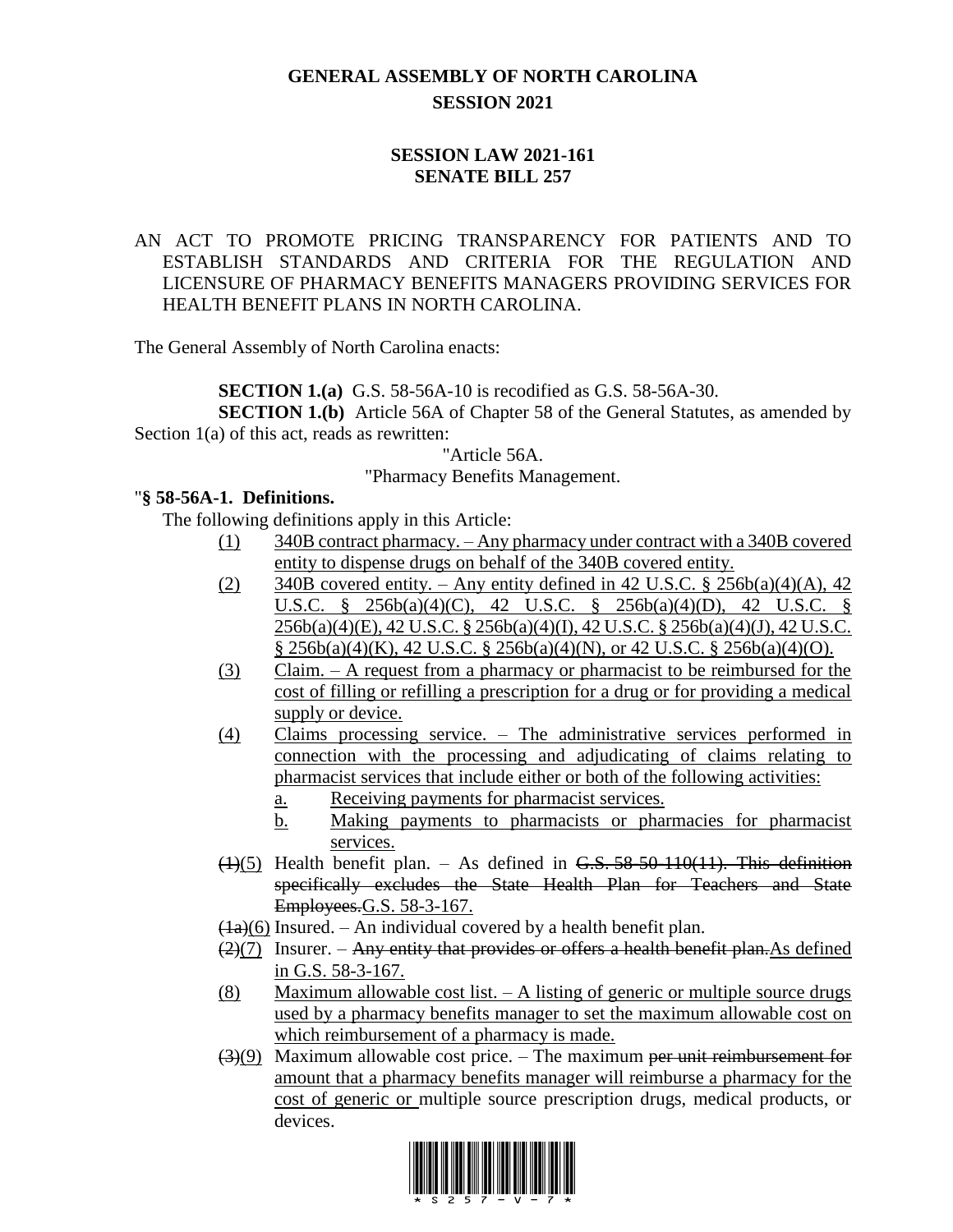- (10) Out-of-pocket costs. With respect to the acquisition of a drug, the amount to be paid by the insured under the plan or coverage, including any cost-sharing, copayment, coinsurance, or deductible.
- $(3a)(11)$  Pharmacist. A person licensed to practice pharmacy under Article 4A of Chapter 90 of the General Statutes.
- (12) Pharmacist services. Products, goods, or services provided as a part of the practice of pharmacy.
- $(4)(13)$  Pharmacy. A pharmacy registered with the North Carolina Board of Pharmacy. As defined in G.S. 90-85.3(q).
- $\left(\frac{5}{14}\right)$  Pharmacy benefits manager. An entity who contracts with a pharmacy on behalf of an insurer or third-party administrator to administer or manage prescription drug benefits.benefits to perform any of the following functions:
	- a. Negotiating rebates with manufacturers for drugs paid for or procured as described in this Article.
	- b. Processing claims for prescription drugs or medical supplies or providing retail network management for pharmacies or pharmacists.
	- c. Paying pharmacies or pharmacists for prescription drugs or medical supplies.
- (15) Pharmacy benefits manager affiliate.  $-$  A pharmacy or pharmacist that directly or indirectly, through one or more intermediaries, owns or controls or is owned or controlled by a pharmacy benefits manager.
- (16) Pharmacy service administrative organization (PSAO). An organization that assists community pharmacies and pharmacy benefits managers or third-party payors in achieving administrative efficiencies, including contracting and payment efficiencies.

 $(6)(17)$  Third-party administrator.  $-$  As defined in G.S. 58-56-2.

# "**§ 58-56A-2. Licensure.**

(a) A person or organization may not establish or operate as a pharmacy benefits manager for health benefit plans in this State without obtaining a license from the Commissioner of the Department of Insurance.

(b) The Commissioner shall develop an application for licensure to operate in this State as a pharmacy benefits manager and may charge an initial application fee of two thousand dollars (\$2,000) and an annual renewal fee of one thousand five hundred dollars (\$1,500). The pharmacy benefits manager application form must collect only the following information:

- (1) The name, address, and telephone contact number of the pharmacy benefits manager.
- (2) The name and address of the pharmacy benefits manager's agent for service of process in this State.
- (3) The name and address of each person with management or control over the pharmacy benefits manager.
- (4) The name and address of each person with a beneficial ownership interest in the pharmacy benefits manager.
- (5) Either (i) a signed statement that, to the best of the applicant's knowledge, no officer with management or control of the pharmacy benefits manager has been convicted of a felony or has violated any requirement of State or federal law applicable to pharmacy benefits management or (ii) a description of any felony or any violation of any requirement of State or federal law applicable to pharmacy benefits management committed by any officer with management or control of the pharmacy benefits manager.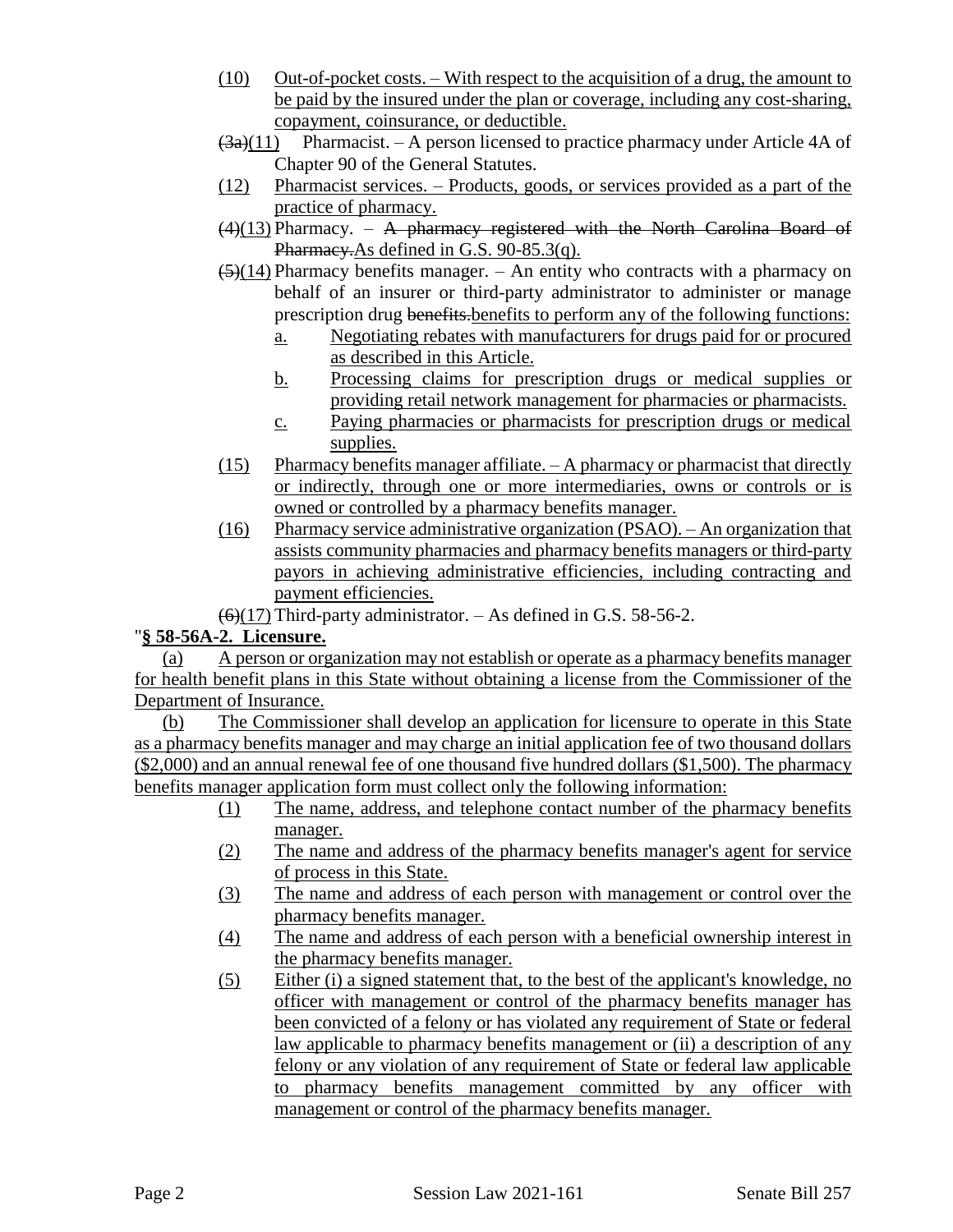(c) Unless otherwise provided for in this Article, an applicant or a pharmacy benefits manager that is licensed to conduct business in the State shall file a notice describing any material modification of the information required under this section.

(d) The Commissioner shall adopt rules establishing the licensing and reporting requirements of pharmacy benefits managers consistent with the provisions of this Article.

# "**§ 58-56A-3. Consumer protections.**

(a) A pharmacy or pharmacist shall have the right to provide an insured information regarding the amount of the insured's cost share for a prescription drug. Neither a pharmacy nor a pharmacist shall be penalized by a pharmacy benefits manager for discussing any information described in this section or for selling a lower-priced drug to the insured if one is available.

(b) A pharmacy benefits manager shall not, through contract, prohibit a pharmacy from offering and providing direct and limited delivery services to an insured as an ancillary service of the pharmacy, as delineated in the contract between the pharmacy benefits manager and the pharmacy.

(b1) A pharmacy benefits manager shall not prohibit a pharmacist or pharmacy from charging a minimal shipping and handling fee to the insured for a mailed or delivered prescription if the pharmacist or pharmacy discloses all of the following to the insured before delivery:

- (1) The fee will be charged.
- (2) The fee may not be reimbursed by the health benefit plan, insurer, or pharmacy benefits manager.
- (3) The charge is specifically agreed to by the health benefit plan or pharmacy benefits manager.

(c) A pharmacy benefits manager shall not charge, or attempt to collect from, an insured a co-payment copayment that exceeds the total submitted charges by the network pharmacy.

(c1) When calculating an insured's contribution to any out-of-pocket maximum, deductible, copayment, coinsurance, or other applicable cost-sharing requirement, the insurer or pharmacy benefits manager shall include any amounts paid by the insured, or on the insured's behalf, for a prescription that is either:

- (1) Without an AB-rated generic equivalent.
- (2) With an AB-rated generic equivalent if the insured has obtained authorization for the drug through any of the following:
	- a. Prior authorization from the insurer or pharmacy benefits manager.
	- b. A step therapy protocol.
	- c. The exception or appeal process of the insurer or pharmacy benefits manager.

(c2) For purposes of this section, the term "generic equivalent" means a drug that has an identical amount of the same active ingredients in the same dosage form; meets applicable standards of strength, quality, and purity according to the United States Pharmacopeia or other nationally recognized compendium; and which, if administered in the same amount, would provide comparable therapeutic effects. The term "generic equivalent" does not include a drug that is listed by the United States Food and Drug Administration as having unresolved bioequivalence concerns according to the Administration's most recent publication of approved drug products with therapeutic equivalence evaluations.

(d) Any contract for the provision of a network to deliver health care services between a pharmacy benefits manager and insurer shall be made available for review by the Department.

(e) The Department shall report to the Attorney General any violations of this section or G.S. 58-56A-4 in accordance with G.S. 58-2-40(5).

## "**§ 58-56A-4. Pharmacy and pharmacist protections.**

(a) A pharmacy benefits manager may only charge a fee fees or otherwise hold a pharmacy responsible for a fee relating to the adjudication of a claim if the fee is reported on the remittance advice of the adjudicated claim or is set out in contract between the pharmacy benefits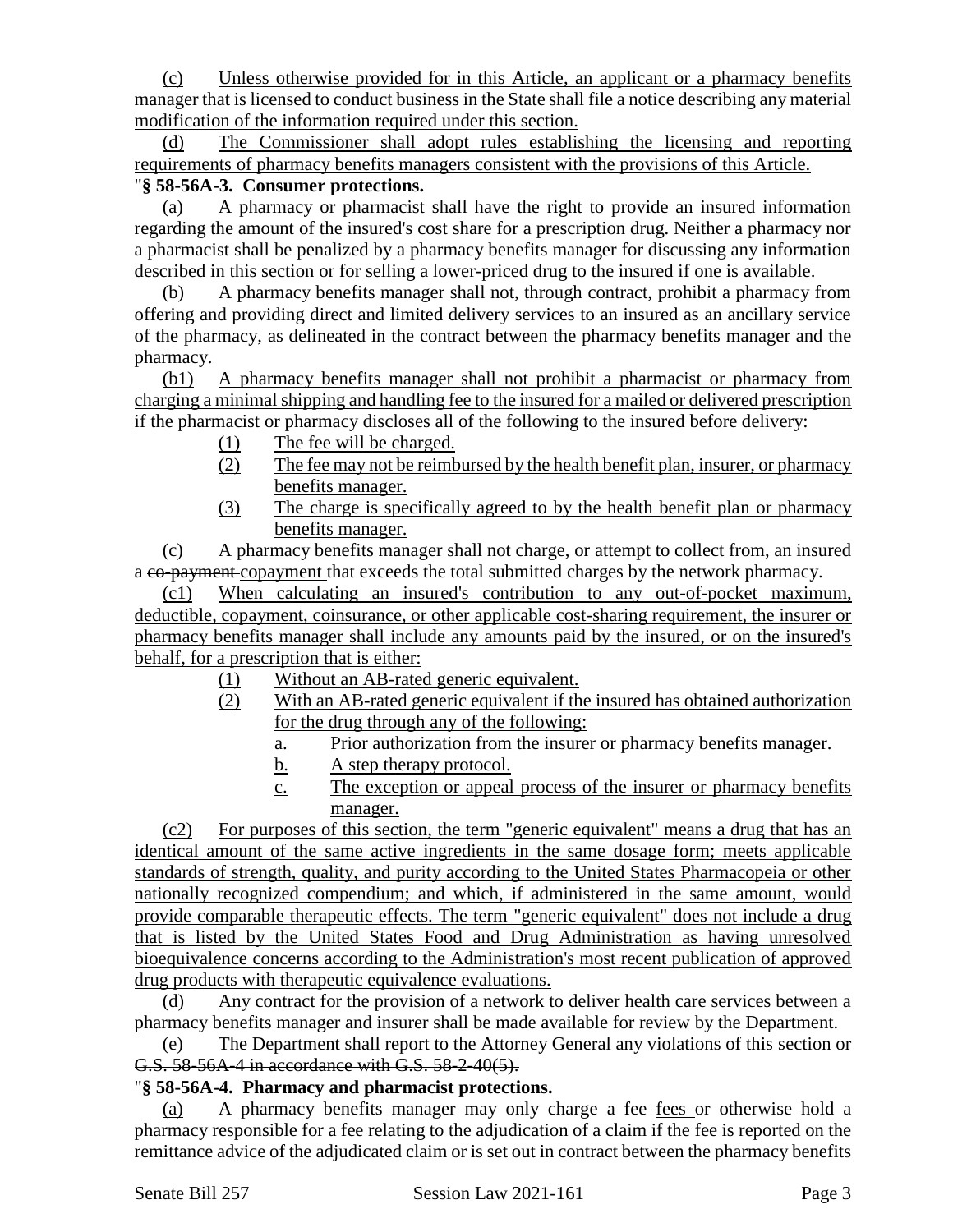manager and the pharmacy. No fee or adjustment for the receipt and processing of a claim, or otherwise related to the adjudication of a claim, shall be charged without a justification on the remittance advice or as set out in contract and agreed upon by the pharmacy or pharmacist for each adjustment or fee. This section shall not apply with respect to claims under an employee benefit plan under the Employee Retirement Income Security Act of 1974 or Medicare Part D.

Nothing in this Article shall abridge the right of a pharmacist to refuse to fill or refill a prescription if the pharmacist believes it would be harmful to the patient or is not in the patient's best interest, or if there is a question to the validity of the prescription.

(c) A pharmacy or pharmacist shall not be prohibited by a pharmacy benefits manager from dispensing any prescription drug, including specialty drugs dispensed by a credentialed and accredited pharmacy, allowed to be dispensed under a license to practice pharmacy under Article 4A of Chapter 90 of the General Statutes.

(d) A pharmacy benefits manager shall not penalize or retaliate against a pharmacist or pharmacy for exercising rights provided under this Article. This subsection does not apply to breach of contract between a pharmacy and a pharmacy benefits manager.

(e) A claim for pharmacist services may not be retroactively denied or reduced after adjudication of the claim unless any of the following apply:

- (1) The original claim was submitted fraudulently.
- (2) The original claim payment was incorrect because the pharmacy or pharmacist had already been paid for the pharmacist services.
- (3) The pharmacist services were not rendered by the pharmacy or pharmacist.
- (4) The adjustments were agreed to by the pharmacy or pharmacist.
- (5) The adjustments were part of an attempt to limit overpayment recovery efforts by a pharmacy benefits manager.

(f) Nothing in this section shall be construed to limit overpayment recovery efforts by a pharmacy benefits manager.

# "**§ 58-56A-5. Maximum allowable cost price.**

(a) In order to place a prescription drug on the maximum allowable cost price list, the drug must be available for purchase by pharmacies in North Carolina from national or regional wholesalers, must not be obsolete, and must meet one of the following conditions:

- (1) The drug is listed as "A" or "B" rated in the most recent version of the United States Food and Drug Administration's Approved Drug Products with Therapeutic Equivalence Evaluations, also known as the Orange Book.
- (2) The drug has a "NR" or "NA" rating, or a similar rating, by a nationally recognized reference.

(b) A pharmacy benefits manager shall adjust or remove the maximum allowable cost price for a prescription drug to remain consistent with changes in the national marketplace for prescription drugs. A review of the maximum allowable cost prices for removal or modification shall be completed by the pharmacy benefits manager at least once every seven business days, and any removal or modification shall occur within seven business days of the review. A pharmacy benefits manager shall provide a means by which the contracted pharmacies may promptly review current prices in an electronic, print, or telephonic format within one business day of the removal or modification.

(c) A pharmacy benefits manager shall ensure that dispensing fees are not included in the calculation of maximum allowable cost price.

(d) A pharmacy benefits manager shall establish an administrative appeals procedure by which a contracted pharmacy or pharmacist, or a designee, may appeal the provider's reimbursement for a prescription drug subject to maximum allowable cost pricing if the amount of reimbursement for the drug is less than the net amount that the network provider paid to the suppliers of the drug. The reasonable administrative appeal procedure must include all of the following: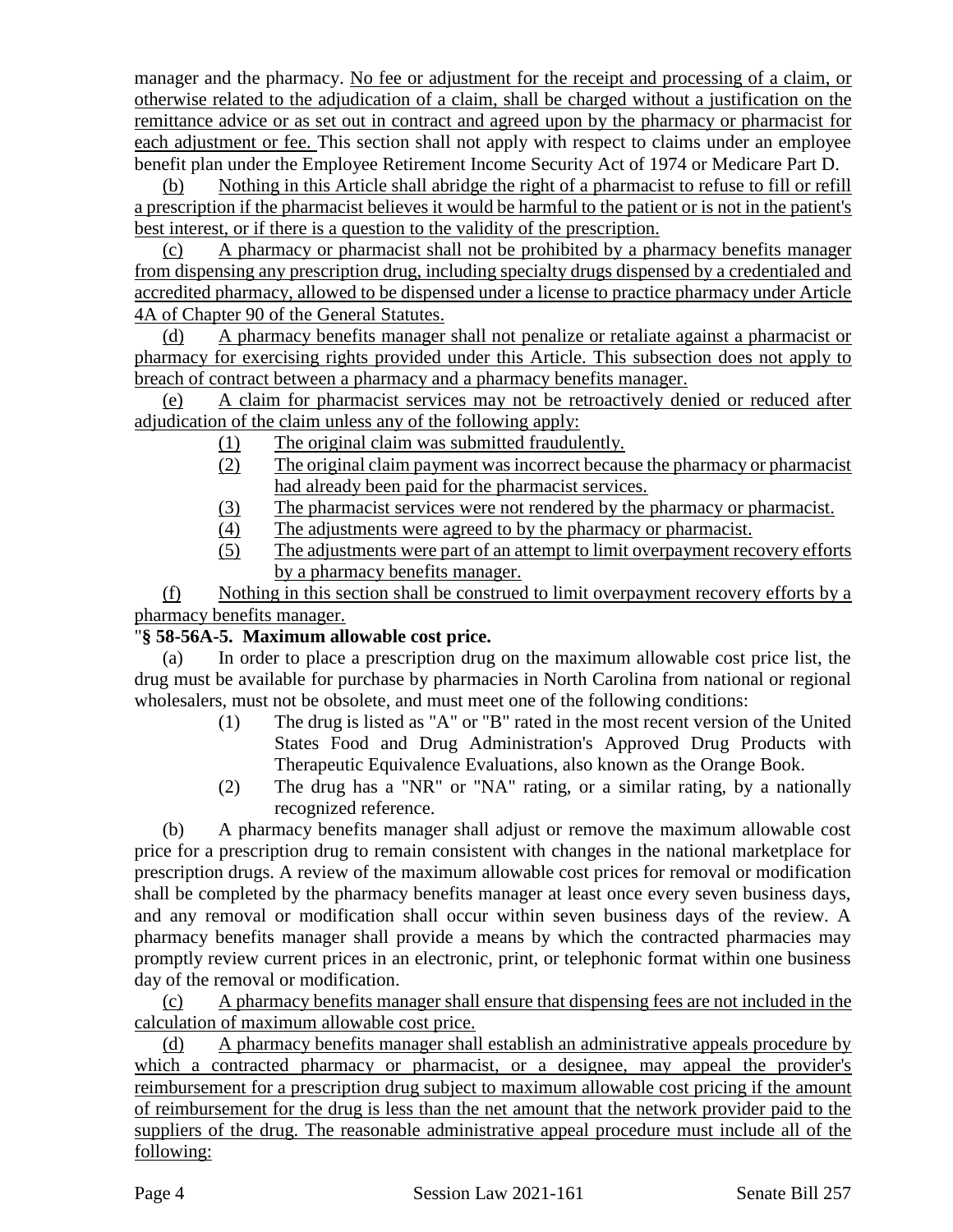- (1) A dedicated telephone number and email address or website for the purpose of submitting administrative appeals.
- (2) The ability to submit an administrative appeal regarding the pharmacy benefits plan or program directly to the pharmacy benefits manager or through a pharmacy service administrative organization if the pharmacy service administrative organization has a contract with the pharmacy benefits manager that allows for the submission of appeals.
- (3) No less than 10 calendar days after the applicable prescription fill date to file an administrative appeal.
- (4) A period of no more than 10 calendar days after receipt of notice of the filing of the administrative appeal by the pharmacy benefits manager for a decision to be made on the appeal.
- (5) A requirement that if an appeal is upheld, then, within 10 calendar days of the decision, the pharmacy benefits manager shall take all of the following actions:
	- a. Notify the appellant of the decision.
	- b. Apply the change in the maximum allowable cost effective as of the date the appeal was resolved and make the change effective for all similarly situated pharmacies or pharmacists, as defined by the payor subject to the Maximum Allowable Cost list.
	- c. Permit the appellant to reverse and rebill the claim that was appealed.
- (6) A requirement that if the appeal is denied, then, within 10 calendar days of the decision, the pharmacy benefits manager shall notify the appellant of the decision and provide all of the following information:
	- a. The reason for denial.
	- b. The National Drug Code number for the prescription drug that is the subject of the appeal.
	- c. The names of the national or regional pharmaceutical wholesalers operating in the State.

## "**§ 58-56A-15. Pharmacy benefits manager networks.**

(a) A pharmacy benefits manager shall not deny the right to any properly licensed pharmacist or pharmacy to participate in a retail pharmacy network on the same terms and conditions of other similarly situated participants in the network.

(b) A pharmacist or pharmacy that is a member of a pharmacy service administrative organization that enters into a contract with a health benefit plan issuer or a pharmacy benefits manager on the pharmacy's behalf is entitled to receive from the pharmacy service administrative organization a copy of the contract provisions applicable to the pharmacy, including each provision relating to the pharmacy's rights and obligations under the contract.

(c) Termination of a pharmacy or pharmacist from a pharmacy benefits manager network does not release the pharmacy benefits manager from the obligation to make any payment due to the pharmacy or pharmacist for pharmacist services properly rendered according to the contract. This subsection does not apply in cases of fraud, waste, and abuse.

#### "**§ 58-56A-20. Pharmacy benefits manager affiliate disclosure; sharing of data.**

A pharmacy benefits manager shall not, in any way that is prohibited by the Health Insurance Portability and Accountability Act of 1996 (HIPAA), transfer or share records relative to prescription information containing patient-identifiable and prescriber-identifiable data to a pharmacy benefits manager affiliate.

#### "**§ 58-56A-21. Claims data provided to health benefit plan.**

Upon the request of an insurer offering a health benefit plan that contracts with a pharmacy benefits manager, the pharmacy benefits manager shall provide the insurer with claims data that reflects the total amount the insurer paid to the pharmacy benefits manager under the health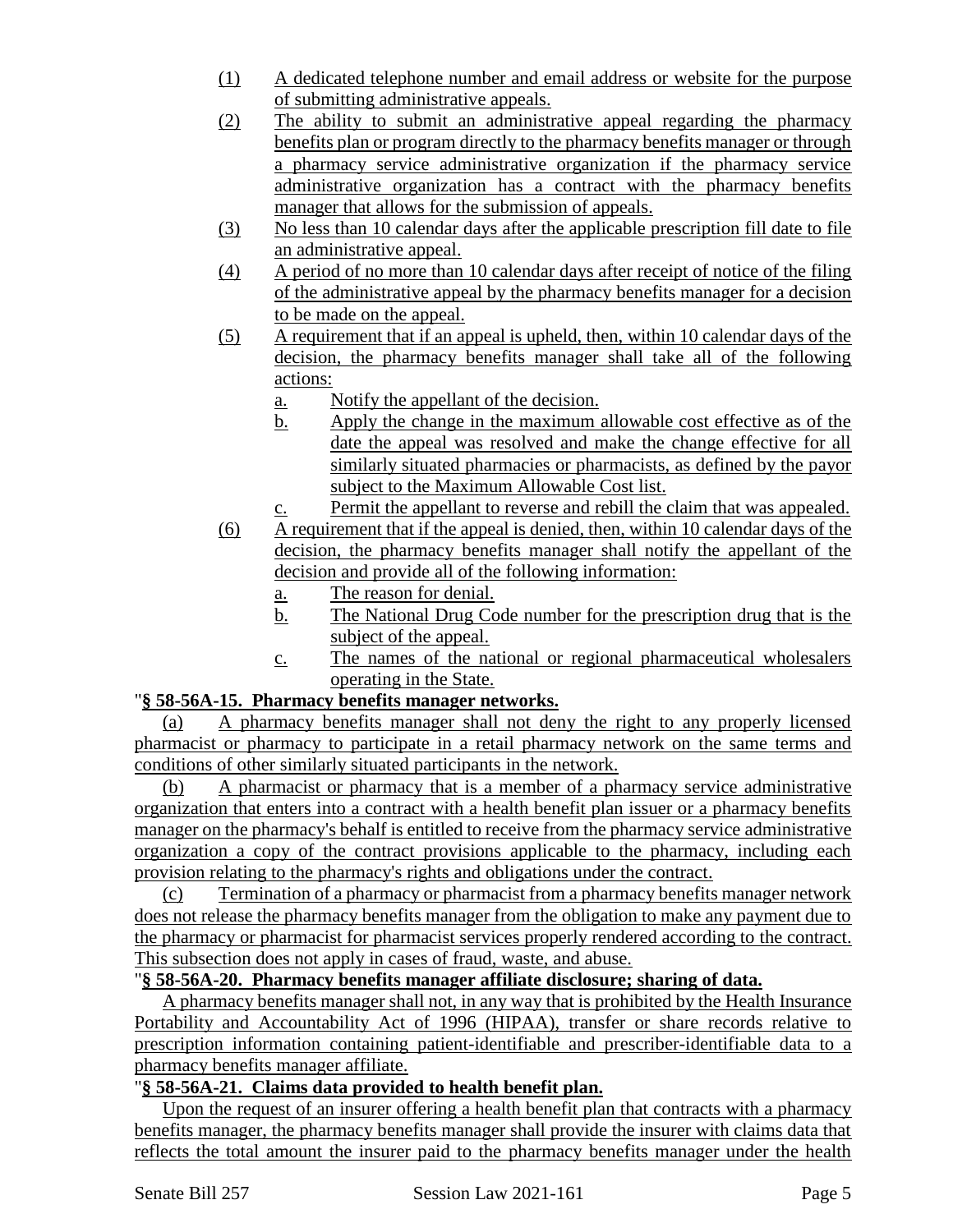benefit plan for a specified outpatient prescription drug, including the ingredient cost and the dispensing fee. The pharmacy benefits manager shall also provide the cost that it paid for the specified outpatient prescription drug, including the ingredient cost and the dispensing fee.

#### "**§ 58-56A-25. Enforcement.**

(a) The Commissioner may make an examination of the affairs of any pharmacy benefits manager pursuant to the services that it provides for an insurer or a health benefit plan that are relevant to determining if the pharmacy benefits manager is in compliance with this Article. When making an examination, the Commissioner may retain attorneys, independent actuaries, independent certified public accountants, or other professionals and specialists as examiners. The pharmacy benefits manager shall bear the cost of retaining those persons.

(b) Pending, during, and after the examination of any pharmacy benefits manager, the Commissioner shall not make public the information or data acquired, and the information or data acquired during an examination is considered proprietary and confidential and is not a public record under Chapter 132 of the General Statutes.

(c) Violations of this Article are subject to the penalties under G.S. 58-56A-30. After notice and hearing, a pharmacy benefits manager may also be subject to revocation of, or a refusal to renew, a license to operate in this State as a result of violations of this Article.

#### "**§ 58-56A-30. Civil Penalties for violations; administrative procedure.**

(a) Whenever the Commissioner has reason to believe that a pharmacy benefits manager has violated any of the provisions of this Article with such frequency as to indicate a general business practice, the Commissioner may, after notice and opportunity for a hearing, proceed under the appropriate subsections of this section.

(b) If, under subsection (a) of this section, the Commissioner finds a violation of this Article, the Commissioner may order the payment of a monetary penalty as provided in subsection (c) of this section or petition the Superior Court of Wake County for an order directing payment of restitution as provided in subsections (d) and (e) of this section, or both. Each day during which a violation occurs constitutes a separate violation.

(c) If the Commissioner orders the payment of a monetary penalty pursuant to subsection (b) of this section, the penalty shall not be less than one hundred dollars (\$100.00) nor more than one thousand dollars (\$1,000) per day for each prescription drug resulting from the pharmacy benefit manager's failure to comply with G.S. 58-56A-5. In determining the amount of the penalty, the Commissioner shall consider the degree and extent of harm caused by the violation, the amount of money that inured to the benefit of the violator as a result of the violation, whether the violation was committed willfully, and the prior record of the violator in complying or failing to comply with laws, rules, or orders applicable to the violator. The clear proceeds of the penalty shall be remitted to the Civil Penalty and Forfeiture Fund in accordance with G.S. 115C-457.2. Payment of the civil penalty under this section shall be in addition to payment of any other penalty for a violation of the criminal laws of this State.

(d) Upon petition of the Commissioner to the court pursuant to subsection (b) of this section, the court may order the pharmacy benefits manager who committed a violation specified in subsection (b) of this section under this Article to make restitution in an amount that would make whole any pharmacist harmed by the violation. The petition may be made at any time and also in any appeal of the Commissioner's order.

(e) Upon petition of the Commissioner to the court pursuant to subsection (b) of this section, the court may order the pharmacy benefits manager who committed a violation specified in subsection (b) of this section under this Article to make restitution to the Department for expenses under subsection (f) of this section, incurred in the investigation, hearing, and any appeals associated with the violation in such amount that would reimburse the agency for the expenses. The petition may be made at any time and also in any appeal of the Commissioner's order.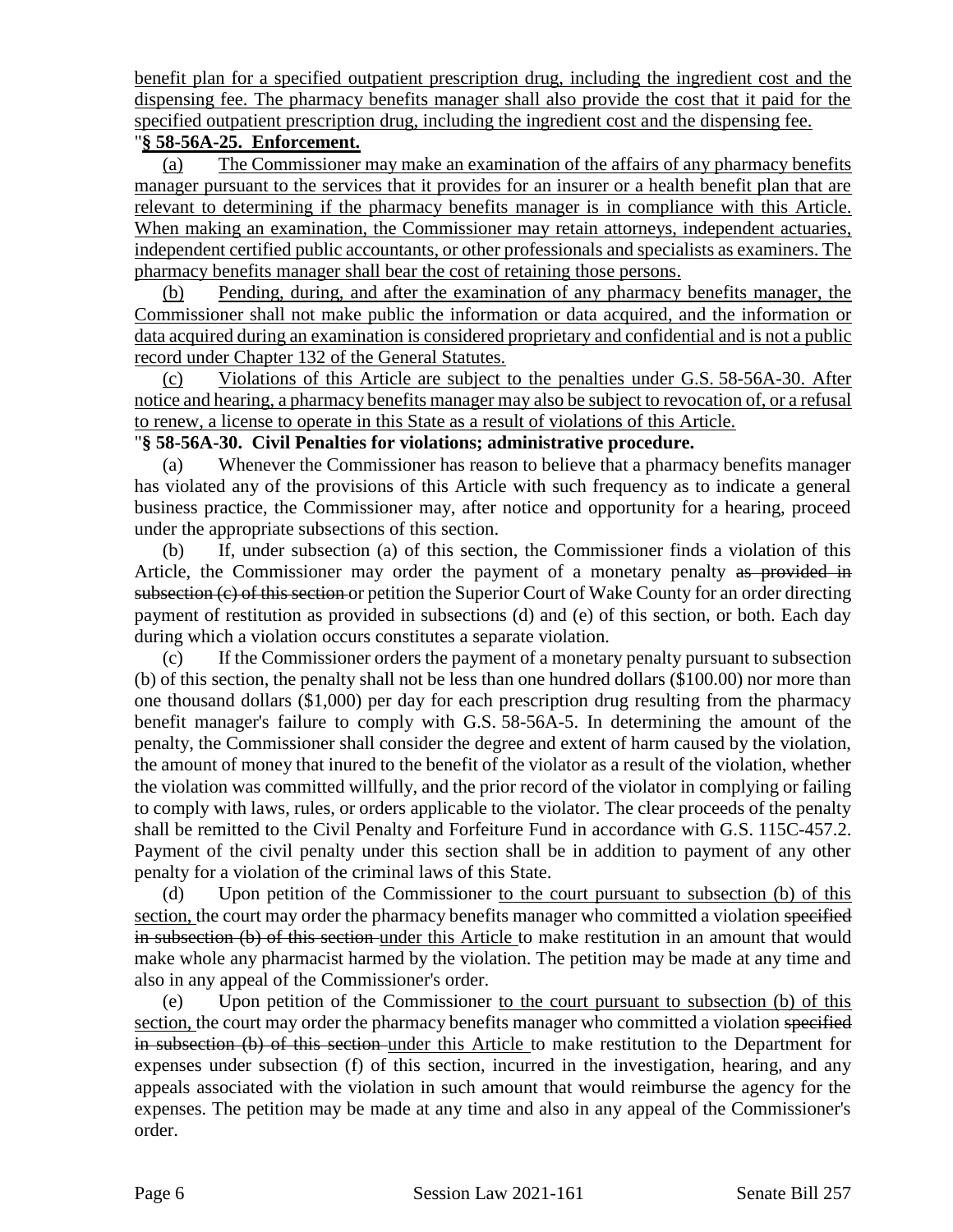(f) The Commissioner may contract with consultants and other professionals with relevant expertise as necessary and appropriate to conduct investigation, hearing, and appeals activities as provided in this section. Such These contracts shall not be subject to G.S. 114-2.3, G.S. 147-17, or Articles 3, 3C, and 8 of Chapter 143 of the General Statutes, together with rules and procedures adopted under those Articles concerning procurement, contracting, and contract review.

(g) Nothing in this section prevents the Commissioner from negotiating a mutually acceptable agreement with any pharmacy benefits manager as to any civil penalty or restitution.

(h) Unless otherwise specifically provided for, all administrative proceedings under this Article are governed by Chapter 150B of the General Statutes. Appeals of the Commissioner's orders under this section shall be governed by G.S. 58-2-75.

# "**§ 58-56A-45. Rules.**

The Commissioner shall adopt rules to implement the provisions of this Article.

# "**§ 58-56A-50. Contracts with 340B covered entities.**

(a) A contract entered into between a pharmacy benefits manager and a 340B covered entity's pharmacy or between a pharmacy benefits manager and a 340B contract pharmacy shall not do any of the following:

- (1) Restrict access to a pharmacy network or adjust 340B drug reimbursement rates based on whether a pharmacy dispenses drugs under the 340B drug discount program.
- (2) Assess any additional, or vary the amount of any, fees, chargebacks, or other adjustments on the basis of a drug being dispensed under the 340B drug discount program or a pharmacy's status as a 340B covered entity or a 340B contract pharmacy. This section does not prevent adjustments to correct errors or overpayments resulting from an adjudicated claim.

(b) No pharmacy benefits manager making payments pursuant to a health benefit plan shall discriminate against a 340B covered entity or a 340B contract pharmacy in a manner that prevents or interferes with an enrollee's choice to receive a prescription drug from an in-network 340B covered entity or an in-network 340B contract pharmacy.

(c) The provisions of G.S. 58-51-37 shall apply to pharmacy benefits managers with respect to 340B covered entities and 340B contract pharmacies.

(d) Any provision of a contract entered into between a pharmacy benefits manager and a 340B covered entity or 340B contract pharmacy that is contrary to this section is unenforceable." **SECTION 2.** G.S. 58-2-40(5) reads as rewritten:

> "(5) Report in detail to the Attorney General any violations of the laws relative to pharmacy benefits managers, insurance companies, associations, orders and bureaus or the business of insurance; and the Commissioner may institute civil actions or criminal prosecutions either by the Attorney General or another attorney whom the Attorney General may select, for any violation of the provisions of Articles 1 through 64 of this Chapter."

## **SECTION 3.** G.S. 58-56-2 reads as rewritten:

## "**§ 58-56-2. Definitions.**

The following definitions apply in this Article:

… (5) Third party administrator. A person who directly or indirectly solicits or effects coverage of, underwrites, collects charges or premiums from, or adjusts or settles claims on residents of this State, or residents of another state from offices in this State, in connection with life or health insurance or annuities, except any of the following:

…